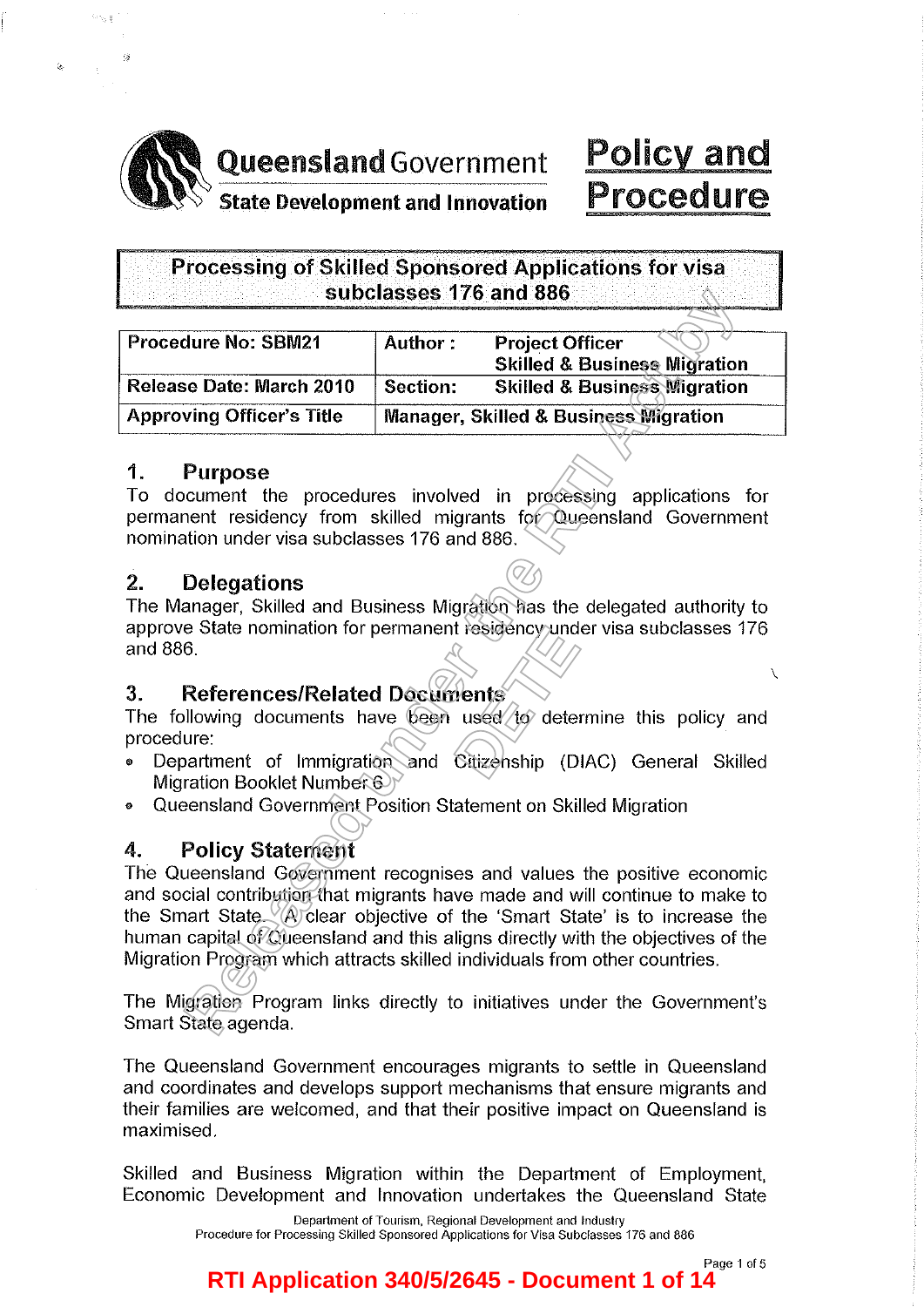Government nomination activities for skilled migrants, which include visa subclasses 176, 886, 475 and 487.

To enable Skilled and Business Migration to achieve its targets, it employs work practices that encourage and support efficiency, quality, and client service. In fulfilling this approach Skilled and Business Migration will provide a consistent approach to all applications and will provide an avenue for applicants to query adverse decisions.

Exceptional circumstance considerations do not apply to  $\langle$ the Skilled Sponsored visa categories as they must have a skill on the Queensland Government Eligible Skills (ESL).

- 5. Procedures for processing sponsorship applications for permanent residency under visa subclasses 176 and 886 Initial Contact ints to query adverse decisions.<br>
Incord visa categories as isterations do not apply to the Skill<br>
Incred visa categories as they must have a skill on the Queensla<br>
Incred visa categories as they must have a skill on the Q
- 5.1.1 Skilled migrants are encouraged to make initial contact with Skilled and Business Migration to discuss requirements.
- 5.1.1 Clients are referred to the Work Live Play website for information about Queensland Government nomination criteria.
- 5.1.2 Initial contacts can be made by email, telephone, fax, letter and prearranged meetings with Skilled and Business Migration consultants.

## 5.2 Initial Registration (application received)

- 5.2.1 When an application for nomination for permanent residency is received it is date stamped and initialled. *received*<br> **Detained**<br> **Detained**<br> **Detained**<br> **Detained**<br> **Detained**<br> **Detained**<br> **Detained**<br> **Detained**<br> **Detained**<br> **Detained**<br> **Detained**<br> **Detained**<br> **Period**<br> **Period**<br> **Period**<br> **Period**<br> **Period**
- 5.2.2 The application is then given to one of the processing officers for registration on the Queensland Migration Database
- 5.2.3 A check occurs making sure that all documentation that is required to accompany the application has been included. Any documents that are missing is noted for the assessment stage
- 5.2.4 Once a file number has been generated, applicant is sent an acknowledgement (by email) receipt of application.

## 5.3 Assessment

 $\ddot{\phantom{1}}$ 

- 5.3.1 All skilled migration applications for permanent residency under visa subclasses 176 and 886 require assessment against the State nomination criteria.
- 5.3.2 Applicants must have an occupation that is listed on the Queensland Skilled Sponsored Eligible Skills List.
- 5.3.3 Any documents that have been noted as missing are requested before a recommendation is made by the assessing officer
- 5.3.4 Request for Further Information  $-$  If there is insufficient information to make an assessment a request for further information is made.
	- An email is sent to the applicant and/or agent requesting either the missing documents or further information.
	- Clients have 60 days to respond for requests of further information. Extensions can be granted it they contact us before the 60 days are up.

Department of Tourism, Regional Development and Industry Procedure for Processing Skilled Sponsored Applications for Visa Subclasses 176 and 886

#### Page 2 of 5 **RTI Application 340/5/2645 - Document 2 of 14**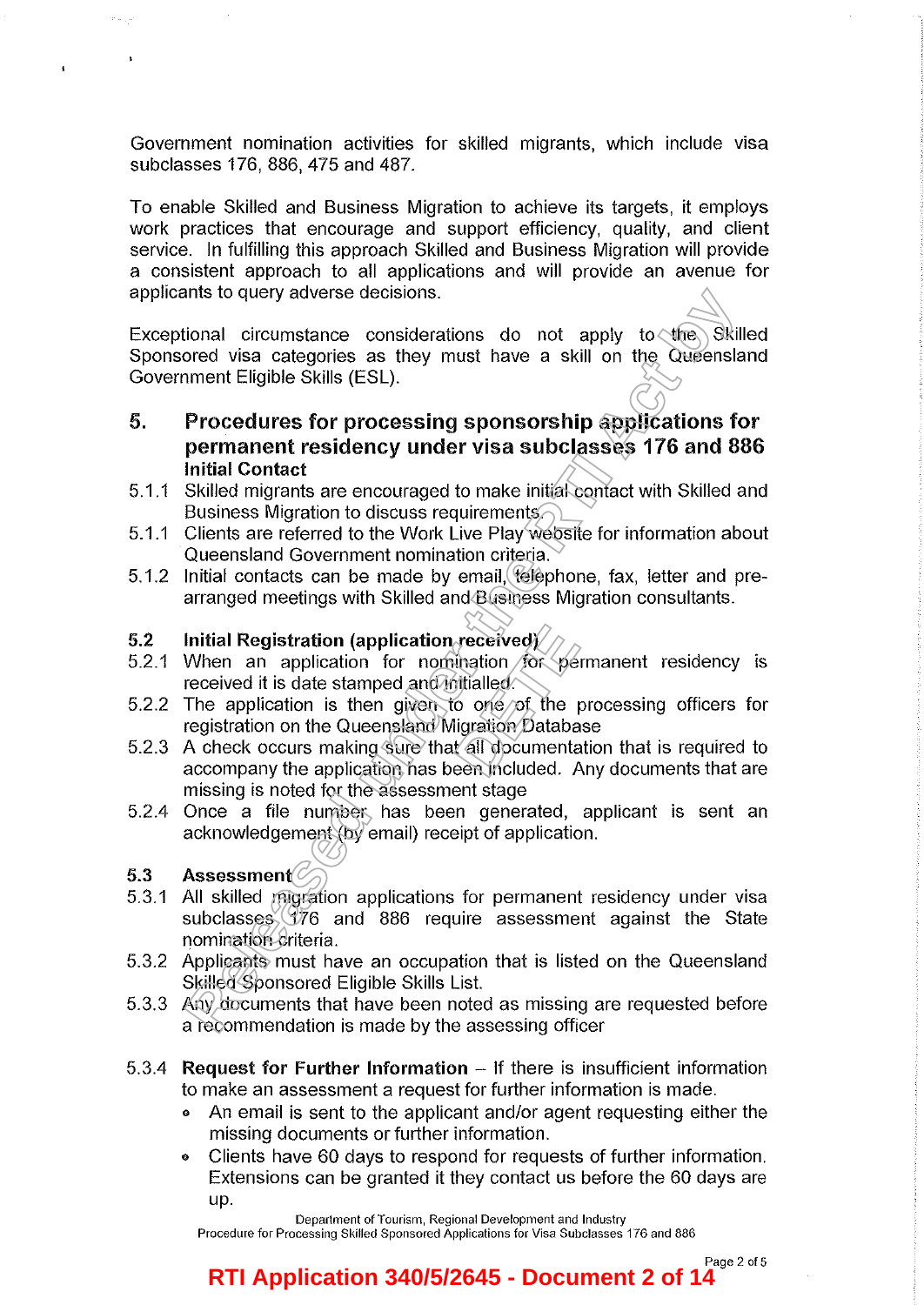- 5.3.5 It is noted on the Skilled Migration Checklist (attached to clients application) the date that further information was requested.
- 5.3.6 Once the further information is received it is also noted on the Skilled Migration Checklist document, the date that the information was received.
- 5.3.7 Assessment Officer makes a re-assessment.
- 5.3.8 If no information is received within 60 days from the agent/applicant, the Assessment Officer will close the file and show on the database that the file was "Incomplete: as information was not received in the required timeframe

#### 5.4 **Recommendations**

 $\ddagger$ 

- 5.4.1 The Assessment Officer recommends one of  $\partial f$  and following three outcomes:
- 5.4.2 **Support Nomination**  When recommending nomination the following documents are prepared:
	- An assessment report to the Manger, Skilled and Business Migration (making sure that someone in the Branch has quality checked the application)
- e A letter to the agent (if any) and the applicant advising of decision. When the application is lodged with  $D$ IAC the agent/applicant will be given a file reference number which must then be supplied to Skilled and Business Migration that the file was "Incomplete: as information was not received in<br>that the file was "Incomplete: as information was not received in<br>required timeframe<br>**Recommending**<br>**RECONSIDE TO Accommending** commending of the subspace o
	- DIAC Form 1100
	- The Qld Migration Database is updated
- 5.4.3 Do Not Support Nomination<sub>27</sub> If not recommending nomination the following documents are prepared: • DIAC Form 1100<br>
• The Qld Migration Database is updated<br> **Do Not Support Nomination** If not recommending nomination the<br>
following documents are prepared:<br>
• An assessment report to the Manager, Skilled and Business<br>
Mig
	- An assessment report to the Manager, Skilled and Business **Migration**
	- and reason for refusal of nomination
	- The Qld Migration Database is updated.
- 5.4.4 The applicant can appeal against the nomination refusal due to a procedural breach, perceived unfair treatment, and/or challenge to the reasons given for refusal (refer to Procedure BMU 4).

#### 5.5 **Notification of Decision**

- 5.5.1 After approval of recommendation the decision letter is sent to the agent (if any) and the applicant.
- 5.5.2 The Agent or the Applicant must provide Skilled and Business Migration with the DIAC transaction number (starting with either EGN  $\overrightarrow{\text{or}}$  BCC). This is usually done by email so that Skilled and Business Migration retain a copy of the number (also can be received by fax or letter)
- 5.5.3 Upon receipt MSRQ retrieves the application and writes the file number in the space provided within the Office Use Only section on Form 1100.
- 5.5.4 Form 1100 is then emailed to the Adelaide Skills Processing Centre.
- 5.5.5 An email is sent to the agent or client advising that Form 1100 has been sent to DIAC. A copy is printed and retained on file
- 5.5.6 has been sent to DIAC and that the agent/client has been informed **Department of Tourism, Regional Development and Industry**

**Procedure for Processing Skilled Sponsored Applications for Visa Subclasses 176 and 886** 

## **RTI Application 340/5/2645 - Document 3 of 14**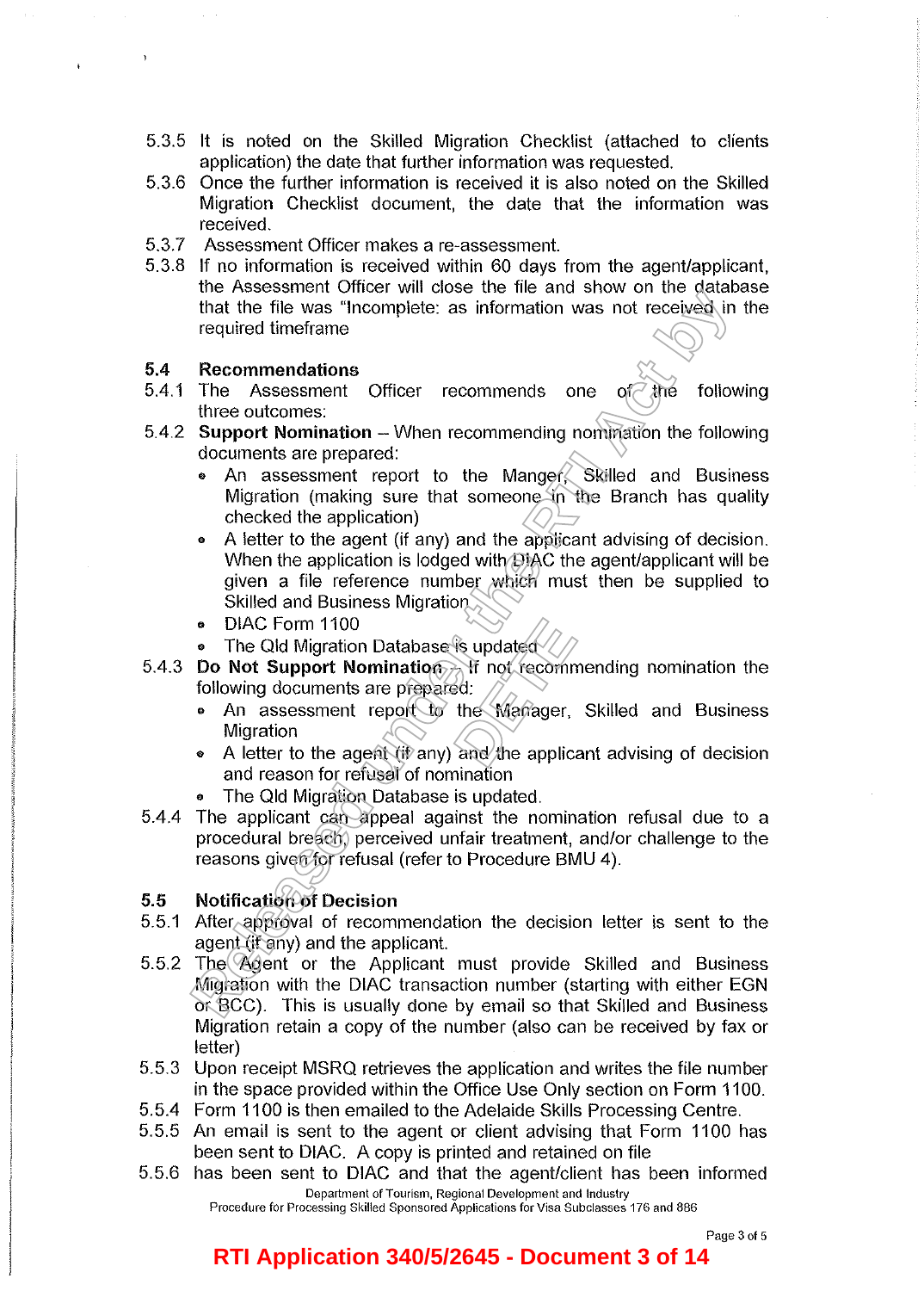(7.0)

- 5.5.7 DIAC advises Skilled and Business Migration that Form 1100 has been accepted. Once this is received it is printed and attached to the clients file.
- 5.5.8 The date that DIAC was sent Form 1100 and the DIAC transaction number are added to the clients record on the Qld Migration Database

**Religions** 

**DETERNATION** 

Department of Tourism, Regional Development and Industry Procedure for Processing Skilled Sponsored Applications for Visa Subclasses 176 and 886

Page 4 of 5

# **RTI Application 340/5/2645 - Document 4 of 14**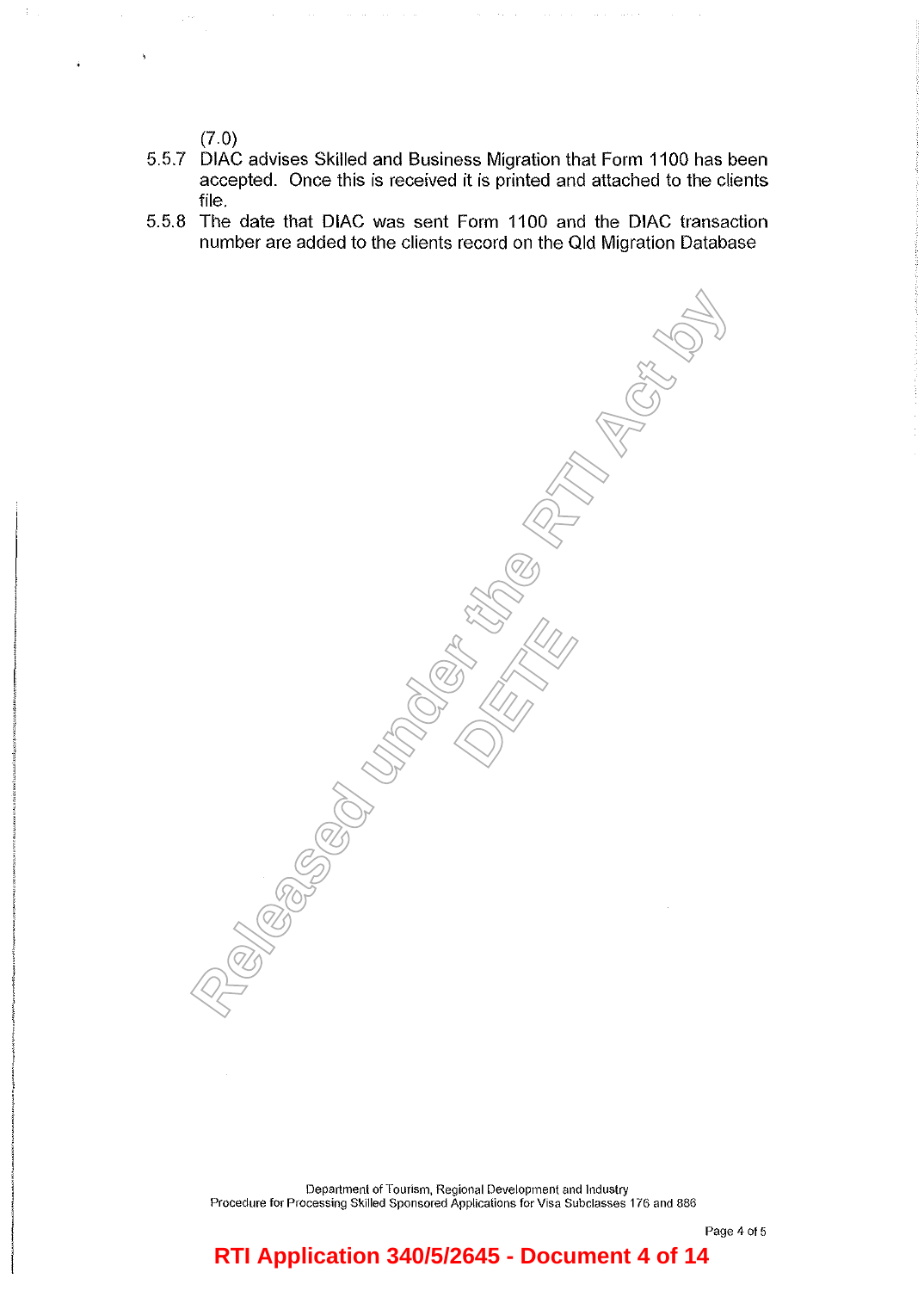### Flow chart- Processing Skilled Sponsored Applications for Visa Sub-Classes 176 and 886



Department of Tourism. Regional Development and Industry Procedure for Processing Skilled Sponsored Applications for Visa Subclasses 176 and 886

# **RTI Application 340/5/2645 - Document 5 of 14**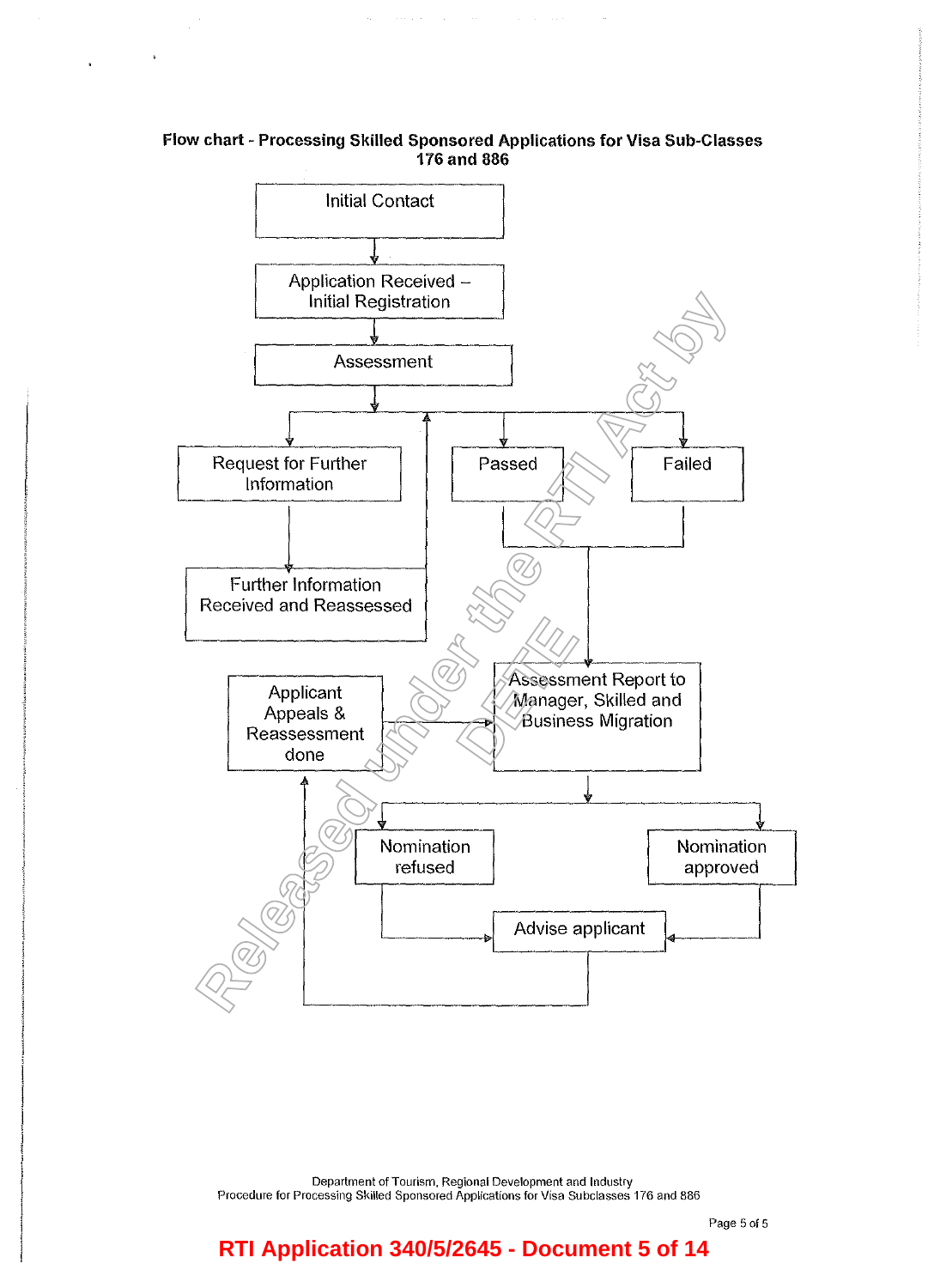Written/modified etc 29/1/08



# **AN Queensland Government**

# Policy and Procedure

Processing of Skilled Sponsored Applications for visa subclasses 176 and 886

| subclasses 176 and 886                                                                              |                                            |                                                                  |  |  |
|-----------------------------------------------------------------------------------------------------|--------------------------------------------|------------------------------------------------------------------|--|--|
|                                                                                                     |                                            |                                                                  |  |  |
| Procedure No: MSRQ19                                                                                | Author:                                    | <b>Principal Project Officer</b>                                 |  |  |
|                                                                                                     |                                            | <b>Migration and Skills</b>                                      |  |  |
|                                                                                                     |                                            | <b>Recruitment Queensland</b>                                    |  |  |
| Date:<br>October<br><b>Release</b>                                                                  | Section:                                   | <b>Migration and Skills</b>                                      |  |  |
| 2007                                                                                                |                                            | <b>Recruitment Queensland</b>                                    |  |  |
| <b>Approving Officer's Title</b>                                                                    | Director, Migration and Skills Recruitment |                                                                  |  |  |
|                                                                                                     | Queensland                                 |                                                                  |  |  |
| <b>Purpose</b><br>1.                                                                                |                                            |                                                                  |  |  |
| To document the procedures involved in processing applications for                                  |                                            |                                                                  |  |  |
| permanent residency from skilled migrants (for Queensland Government                                |                                            |                                                                  |  |  |
| nomination under visa subclasses 176 and 886.                                                       |                                            |                                                                  |  |  |
|                                                                                                     |                                            |                                                                  |  |  |
| 2.<br>Delegations                                                                                   |                                            |                                                                  |  |  |
| The Director, Migration and Skills Recruitment/Queensland (MSRQ) and the                            |                                            |                                                                  |  |  |
| Manager, Skilled and Business Migration have the delegated authority to                             |                                            |                                                                  |  |  |
| approve State nomination for permanent residency under visa subclasses 176                          |                                            |                                                                  |  |  |
| and 886.                                                                                            |                                            |                                                                  |  |  |
|                                                                                                     |                                            |                                                                  |  |  |
| 3.                                                                                                  |                                            |                                                                  |  |  |
| References/Related Documents<br>The following documents have been used to determine this policy and |                                            |                                                                  |  |  |
|                                                                                                     |                                            |                                                                  |  |  |
| procedure:                                                                                          |                                            |                                                                  |  |  |
| ٥                                                                                                   |                                            | Department of Immigration and Citizenship (DIAC) General Skilled |  |  |
| Migration Booklet Number 6                                                                          |                                            |                                                                  |  |  |
| Queensland Government Position Statement on Skilled Migration<br>0                                  |                                            |                                                                  |  |  |
|                                                                                                     |                                            |                                                                  |  |  |
| <b>Policy Statement</b><br>4.                                                                       |                                            |                                                                  |  |  |
| The Queenstand Government recognises and values the positive economic                               |                                            |                                                                  |  |  |
| and social contribution that migrants have made and will continue to make to                        |                                            |                                                                  |  |  |
| the Smart State. A clear objective of the 'Smart State' is to increase the                          |                                            |                                                                  |  |  |
| human capital of Queensland and this aligns directly with the objectives of the                     |                                            |                                                                  |  |  |
| Mianotian Décourse Which attracts skilled individuale from other countries                          |                                            |                                                                  |  |  |

## 1. Purpose

# 2. Delegations

# 3. References/Related Documents

- Department of Immigration and Citizenship (DIAC) General Skilled Migration Booklet Number 6
- o Queensland Government Position Statement on Skilled Migration

# 4. Policy Statement

The Queensland Government recognises and values the positive economic and social contribution that migrants have made and will continue to make to the Smart State. A clear objective of the 'Smart State' is to increase the human capital of Queensland and this aligns directly with the objectives of the Migration Program which attracts skilled individuals from other countries.

The Migration Program links directly to initiatives under the Government's Smart State agenda.

The Queensland Government encourages migrants to settle in Queensland and coordinates and develops support mechanisms that ensure migrants and their families are welcomed, and that their positive impact on Queensland is maximised.

> Department of Tourism, Regional Development and Industry Procedure for Processing Skilled Sponsored Applications for Visa Subclasses 176 and 886

RTI Application 340/5/2645 - Document 6 of 14<sup>Page 1 of 5</sup>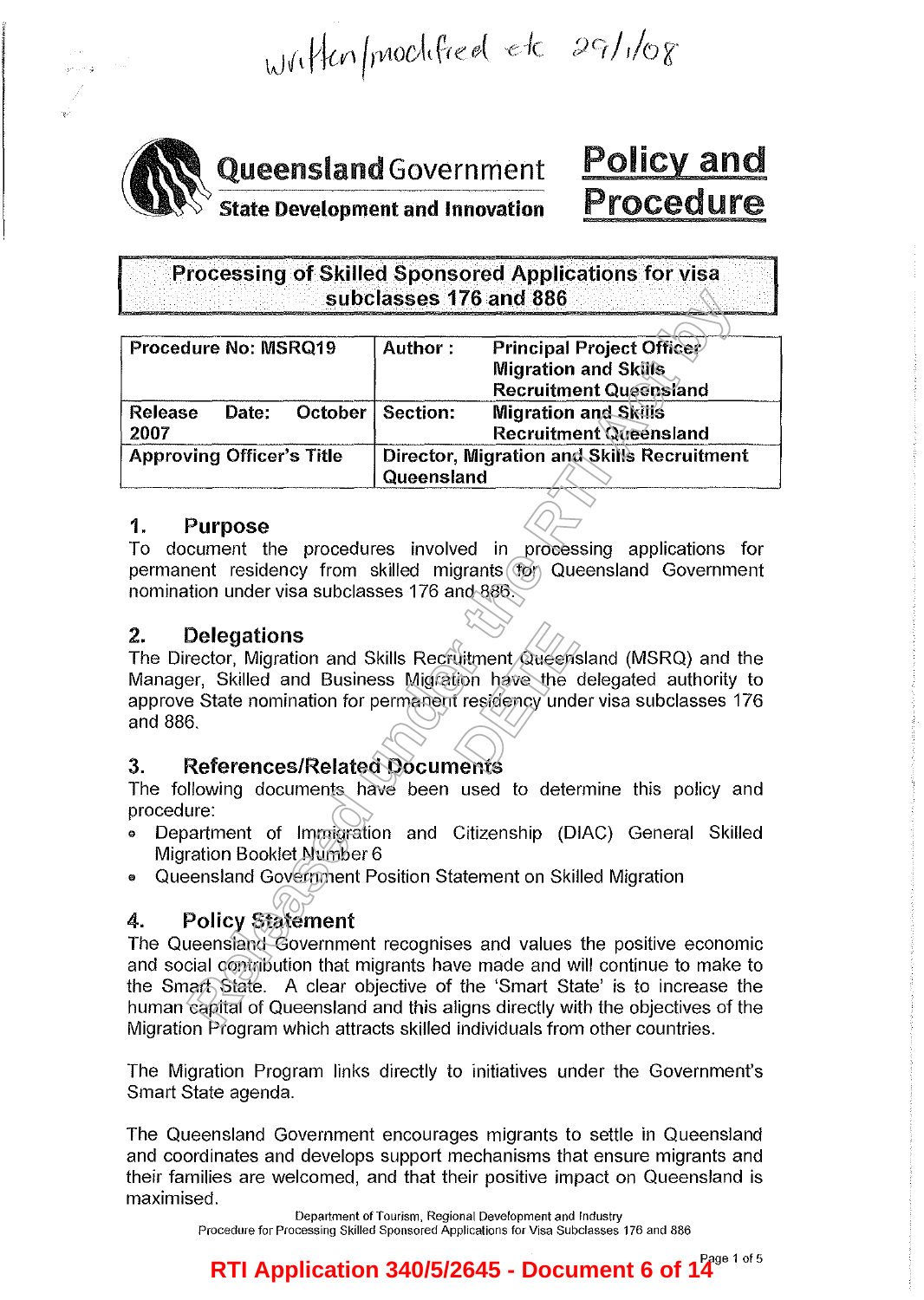MSRQ within the Department of Regional Development and Industry undertakes the Queensland State Government nomination activities for skilled migrants, which include visa subclasses 176, 886, 475 and 487.

To enable MSRQ to achieve its targets, it employs work practices that encourage and support efficiency, quality, and client service. In fulfilling this approach MSRQ will provide a consistent approach to all applications and will provide an avenue for applicants to query adverse decisions.

Exceptional circumstance considerations do not apply  $to$  the  $\$  Skilled Sponsored visa categories as they must have a skill on the skills list approved by the Department of Employment and Workplace Relations (DEWR). Though MSRQ will not have the ability to approve a nomination for a skill not on the list it will lobby DEWR to have the list amended if a reasonable case can be shown by the applicant for its inclusion. e an avenue for applicants to query adverse decisions.<br>
Sional circumstance considerations do not apply to the Skills in the skills in the skills is Deproment via categories as they must have a skill on the skills is a pro

#### 5. **Procedures for processing sponsorship applications for permanent residency under visa subclasses 176 and 886**

#### **5.1 Initial Contact**

- 5.1.1 Skilled migrants are encouraged to make initial contact with the MSRQ to discuss requirements.
- 5.1.2 Clients are referred to the MSRQ website for information about Queensland Government nomination criteria.
- 5.1.3 Initial contacts can be made by email, telephone, fax, letter and prearranged meetings with MSRQ consultants.

#### 5.2 **Initial Registration (application received)**

- 5.2.1. When an application for nomination for permanent residency is received, a thorough check of the documents is made to ensure that all important documents are enclosed. This includes: anon Chiena.<br>
email, telepho<br>
ensultants.<br> **PERCE (PERCE)**<br>
pination for perfection of the standard<br> **PERCE (PERCE)**<br>
PERCE (PERCE)<br>
PERCE (PERCE)<br>
PERCE (PERCE)<br>
PERCE (PERCE)<br>
PERCE (PERCE)
	- The Application and Declaration Form for nomination available from the website.
	- Evidence of a skills assessment from the relevant Australian Assessing Authority
- 5.2.2 If the application is complete, a file number is generated and an entry is made in the MSRQ Excel Spreadsheet.
- 5.2.3 The application is registered on the Phoenix system under a contact.
- 5.2.4 The applicant is sent an acknowledgement of receipt of application.
- 5.2.5 If any of the required documentation has not been received then a request for the documents is made when acknowledging receipt of application. The application is put on hold until documents received and will then progress to Assessment.

#### 5.3 **Assessment**

- 5.3.1 All skilled migration applications for permanent residency under visa subclasses 176 and 886 require assessment against the State nomination criteria.
- 5.3.2 Applicants must have an occupation that is listed on the Queensland Skilled Sponsored Eligible Skills List.

**Department of Tourism, Regional Development and Industry** 

**Procedure for Processing Skilled Sponsored Appllcations for Visa Subclasses 176 and 886** 

# **RTI Application 340/5/2645 - Document 7 of 14**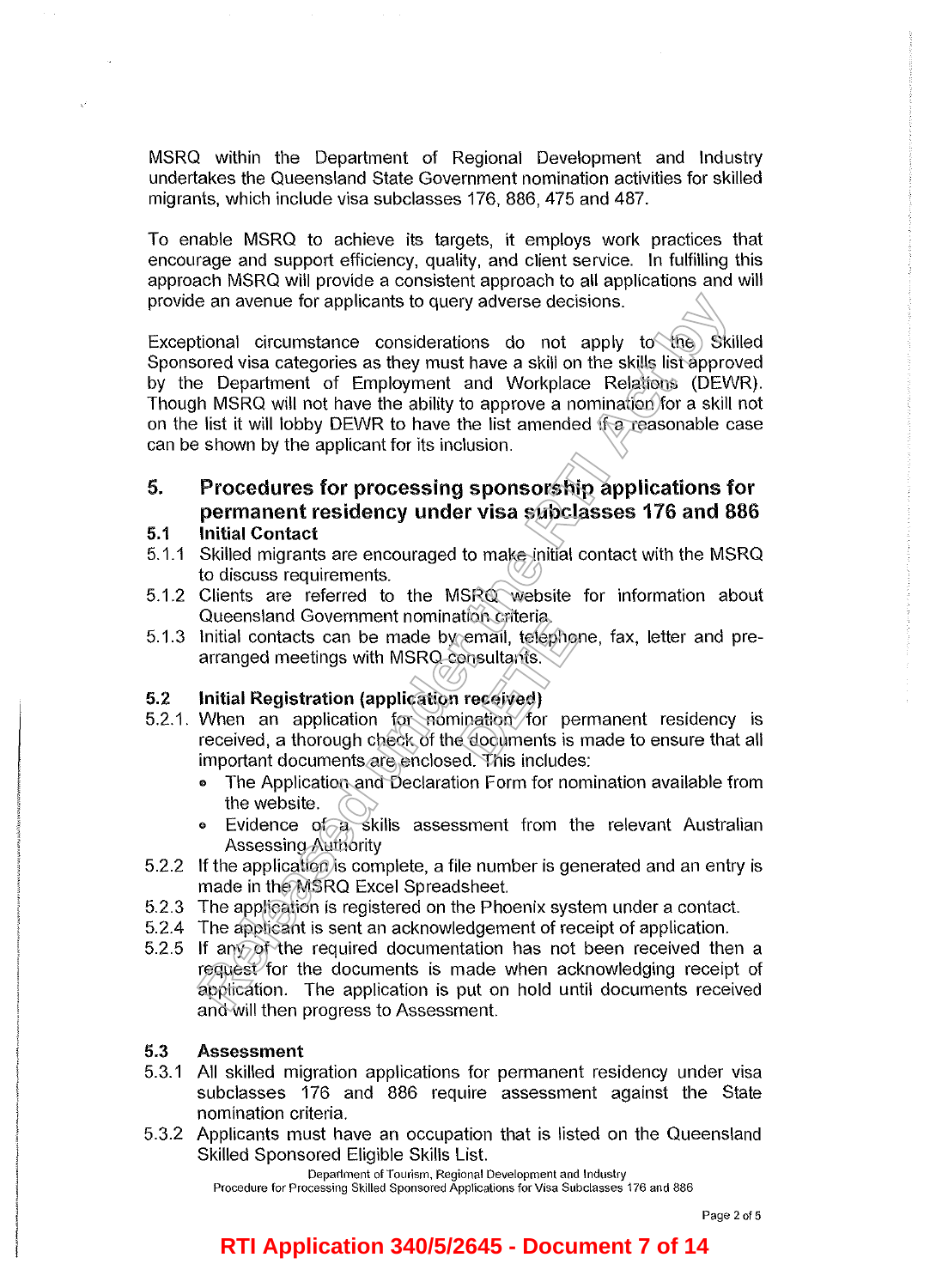- 5.3.3 An assessment report for each visa class is completed.
- 5.3.4 Request for Further Information If there is insufficient information to make an assessment a request for further information is made and the following documents are prepared:
	- A letter to the agent/applicant requesting to provide further information within 30 days.
	- The MSRQ spread sheet is updated accordingly to record the action.
- 5.3.5 After receiving the requested further information from the applicant, the Assessment Officer makes a re-assessment.
- 5.3.6 If no information is received within 30 days from the agent/applicant, the Assessment Officer contacts the agent/applicant by phone or email and allows a further 10 days to submit the required information. If there is no response within 10 days, the application is archived as 'Incomplete'. The MSRQ spread sheet and Phoenix system are updated. action.<br>
After receiving the requested further information from the applicant,<br>
After receiving the requested within 30 days from the agent/application<br>
if no information is received within 30 days, the application is the<br>

#### 5.4 Recommendations

- 5.4.1 The Assessment Officer recommends <del>o</del>ne of the following three outcomes:
- 5.4.2 Support Nomination - When recommending nomination the following documents are prepared:
	- An assessment report to the Director, Migration and Skills Recruitment Queensland (through the Manager, Skilled and Business Migration).
	- A letter to the agent (if any) and the applicant advising of decision and asking that they include the letter when lodging the application with DIAC. When the application is lodged with DIAC the agent/applicant will be given a file reference number which must then be supplied to MSRQ. through the last<br>
	and the application<br>
	pplication is to<br>
	a file reference
	- DIAC Form 1100
	- The MSRQ spread sheet and the Phoenix system are updated to record the approval of nomination.
- 5.4.3 Do Not Support Nomination If not recommending nomination the following documents are prepared:
	- An assessment report to the Director, Migration and Skills Recruitment Queensland (through the Manager, Skilled and Business Migration).
	- A letter to the agent (if any) and the applicant advising of decision and reason for refusal of nomination

The MSRQ spread sheet and the Phoenix system are updated to record the nomination refusal.

*15.4.4*  The applicant can appeal against the nomination refusal due to a procedural breach, perceived unfair treatment, and/or challenge to the reasons given for refusal (refer to Procedure BMU 4).

#### 5.5 Notification of Decision

- 5.5.1 After approval of recommendation the decision letter is sent to the agent (if any) and the applicant.
- 5.5.2 The DIAC Form 1100 is not sent with the letter but retained by MSRQ. Department of Tourism, Regional Development and Industry Procedure for Processing Skilled Sponsored Applications for Visa Subclasses 176 and 886

#### Page 3 of 5 **RTI Application 340/5/2645 - Document 8 of 14**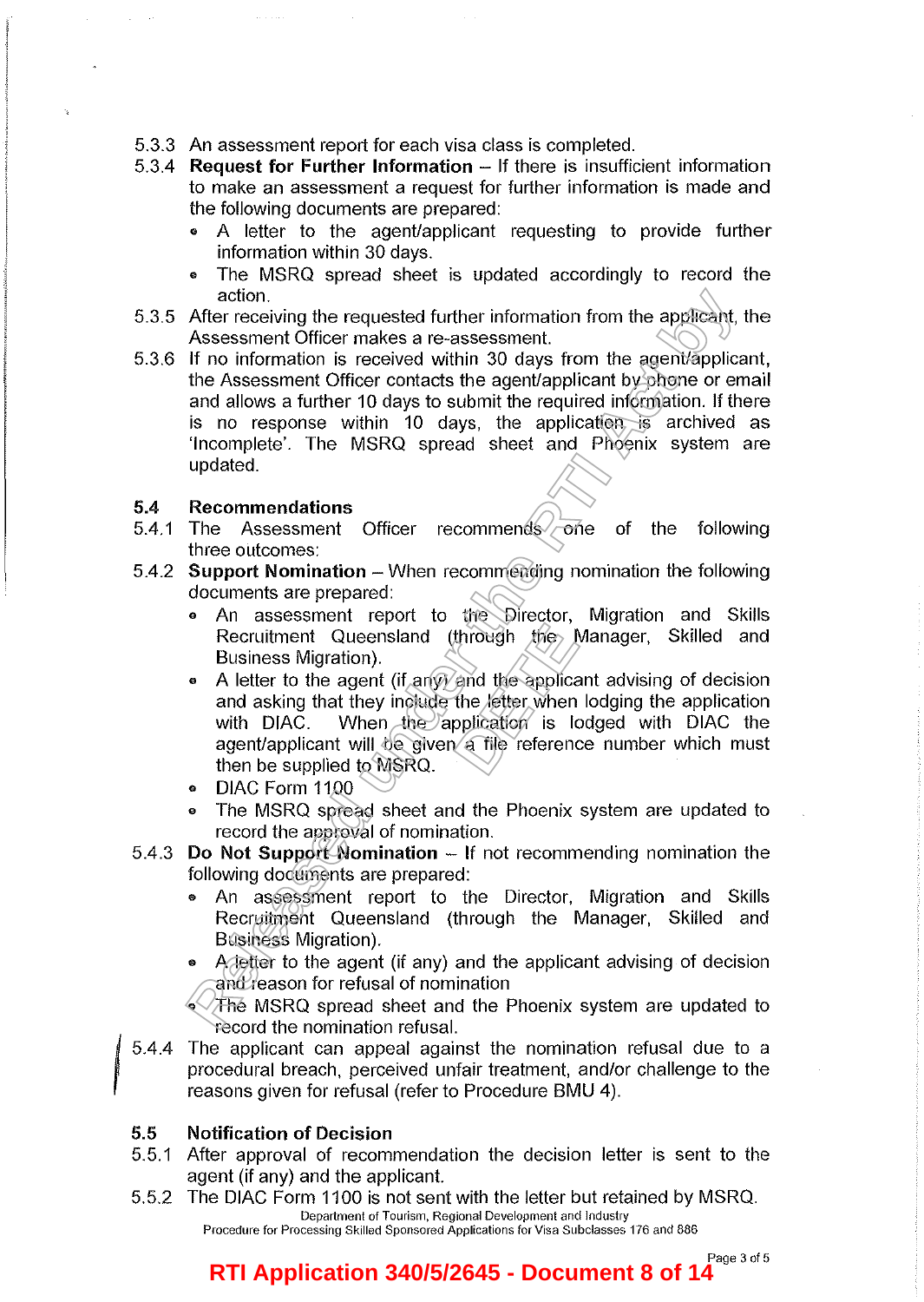## 5.6 **Receipt of DIAC File Reference**

- 5.6. 1 The agent/applicant can supply the DIAC file reference number either by phone, letter, email or facsimile.
- 5.6.2 Upon receipt MSRQ retrieves the application and writes the file number in the space provided within the Office Use Only section on Form 1100.
- 5.6.3 The form is then sent to the Adelaide Skills Processing Centre either by email (scanned and attached) or facsimile.
- 5.6.4 The agent (if any) and applicant are advised be email that the form has been lodged with DIAC **Relevanted and attached on tackings.**<br>The agent (if any) and applicant are advised be email that the form the Deen lodged with DIAC<br>been lodged with DIAC

**DETERNATION** 

**Department of Tourism, Regional Development and Industry Procedure for Processing Skilled Sponsored Applications for Visa Subclasses 176 and 886** 

**Page 4 of 5 RTI Application 340/5/2645 - Document 9 of 14**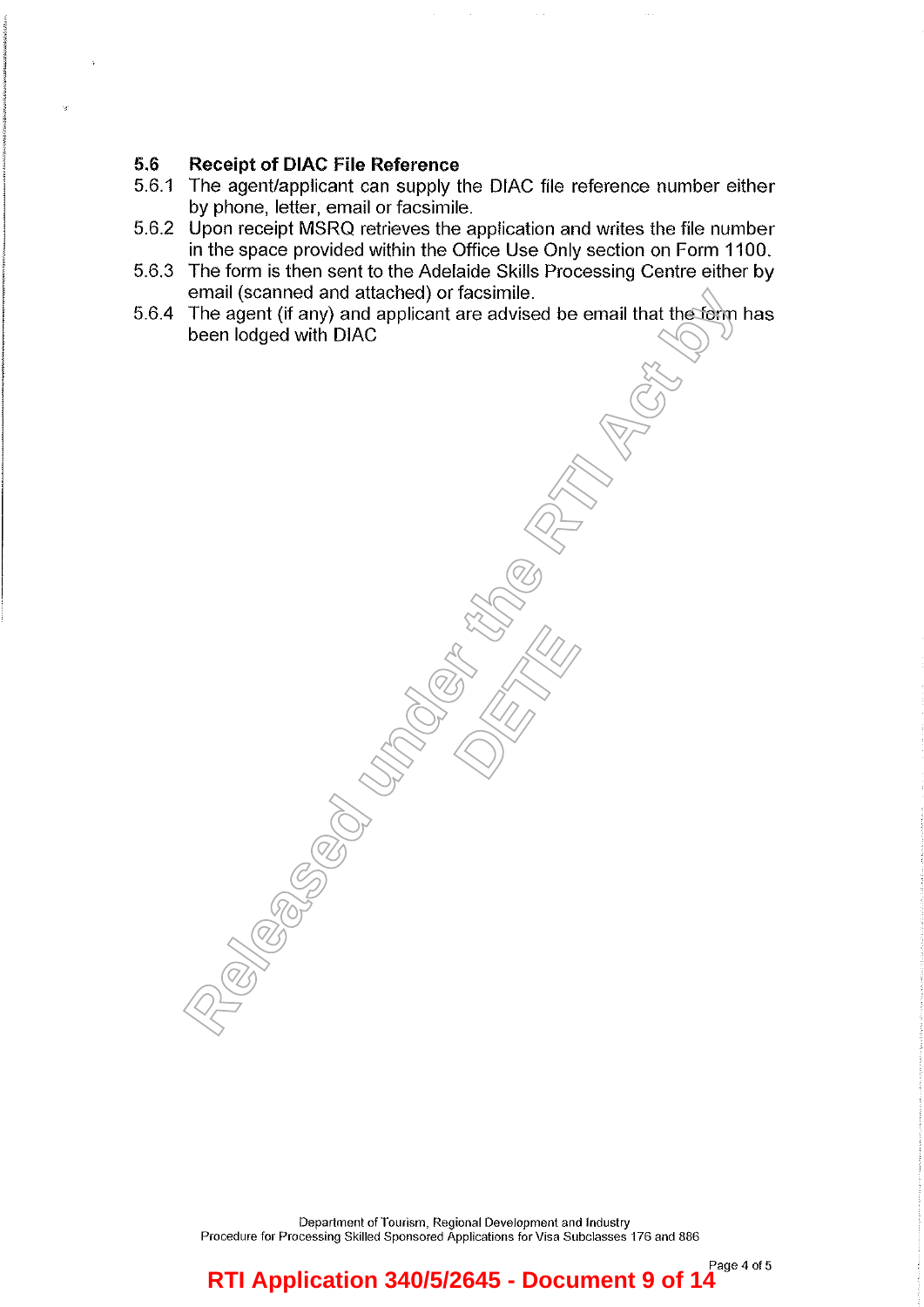#### Flow chart- Processing Skilled Sponsored Applications for Visa Sub-Classes 176 and 886

 $\hat{r}$  ,  $\hat{r}$ 

 $\langle\cdot\rangle$  ,  $\langle\cdot\rangle$  ,  $\langle\cdot\rangle$ 



Department of Tourism, Regional Development and Industry Procedure **for** Processing Skilled Sponsored Applications for Visa Subclasses 176 and 886

## Page 5 of 5 **RTI Application 340/5/2645 - Document 10 of 14**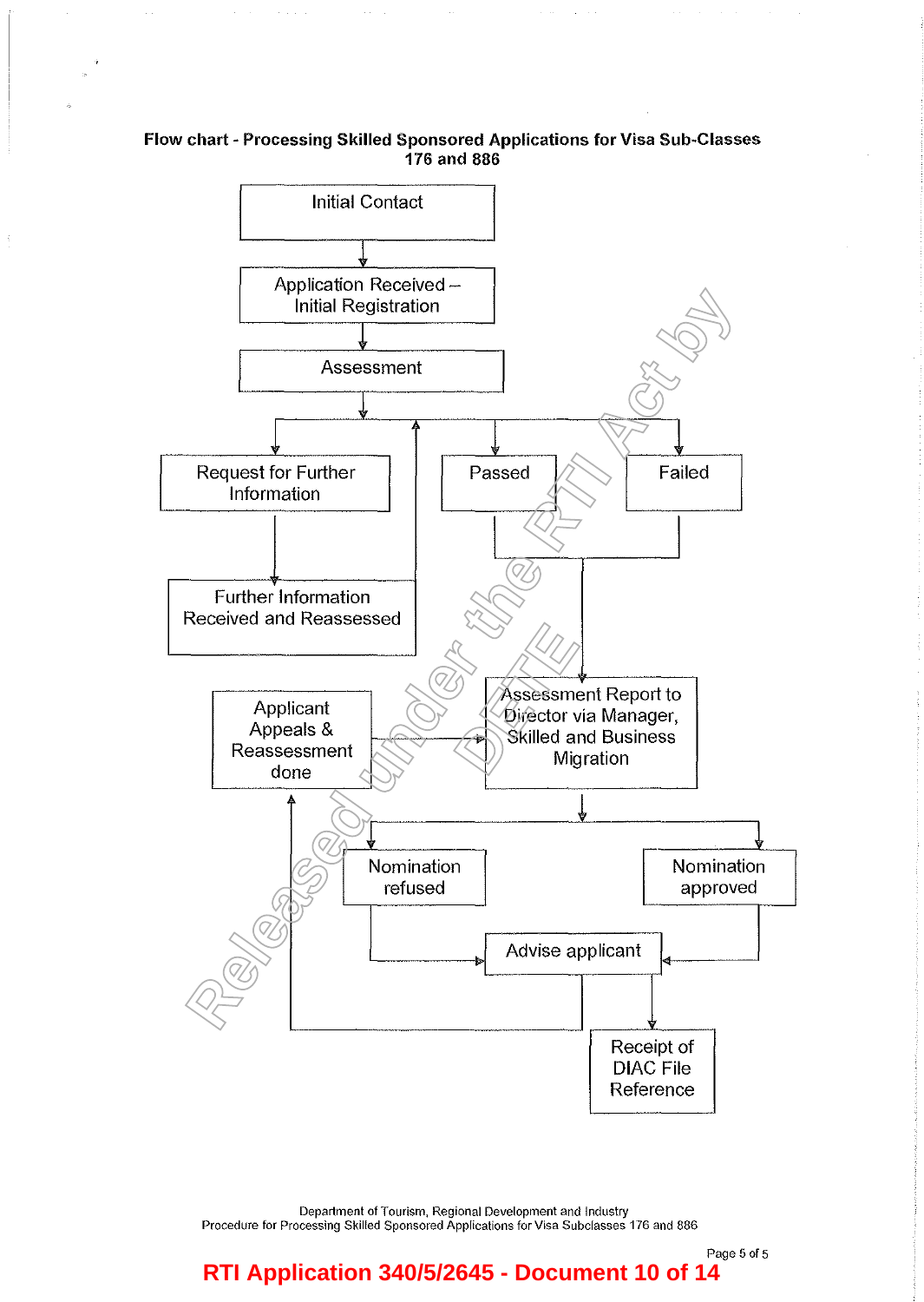**Please quote: D Contact officer: Contact telephone: Contact email:** 

#### **Application for Queensland State Nomination**

Dear

I have great pleasure in advising that your client has been successful in gaining Queensland Government nomination for Skilled Sponsored visa subclass 886. would like to recognise your assistance in achieving this positive outcome on behalf of your client.

Your client's nomination has been supported on the basis that the conditions detailed in their signed nomination declaration are met.

You should now lodge your client's Skilled Sponsored application with the Department of Immigration and Citizenship (DIAC). Queensland Government nomination is valid for lodgement with DIAC for twelve (12) months from the date of approval by the Queensland Government. You can lodge your client's application online at www.immi.gov.au/e\_visa/general-skilled-migration.htm or post to the following address: **Religion State Nomination**<br> **Religion for Queensland State Nomination**<br> **Religion State Monumential State Dividend Transition State is been successful and Government nomination for Skilled. Sponsored visa subclass<br>
Ike to Opported**<br>**Detail on Algradion are met**<br>**S**<br>Skilled Spotenship (DIAC)<br>DIAC for twelve

Adelaide Skills Processing Centre GPO Box 1638 Adelaide SA 5001

Please note, if lodging an e-visa application please select the following departmental name: "Department of State Development, Trade & Innovation".

Following lodgement the Adelaide Skills Processing Centre will allocate a file number to your client. **You must advise Migration and Skills Recruitment Queensland of your client's file number to enable the Queensland Government to lodge nomination paperwork with the Adelaide Skills Processing Centre.** 

PO Box 15168 BRISBANE CITY EAST OLD 4002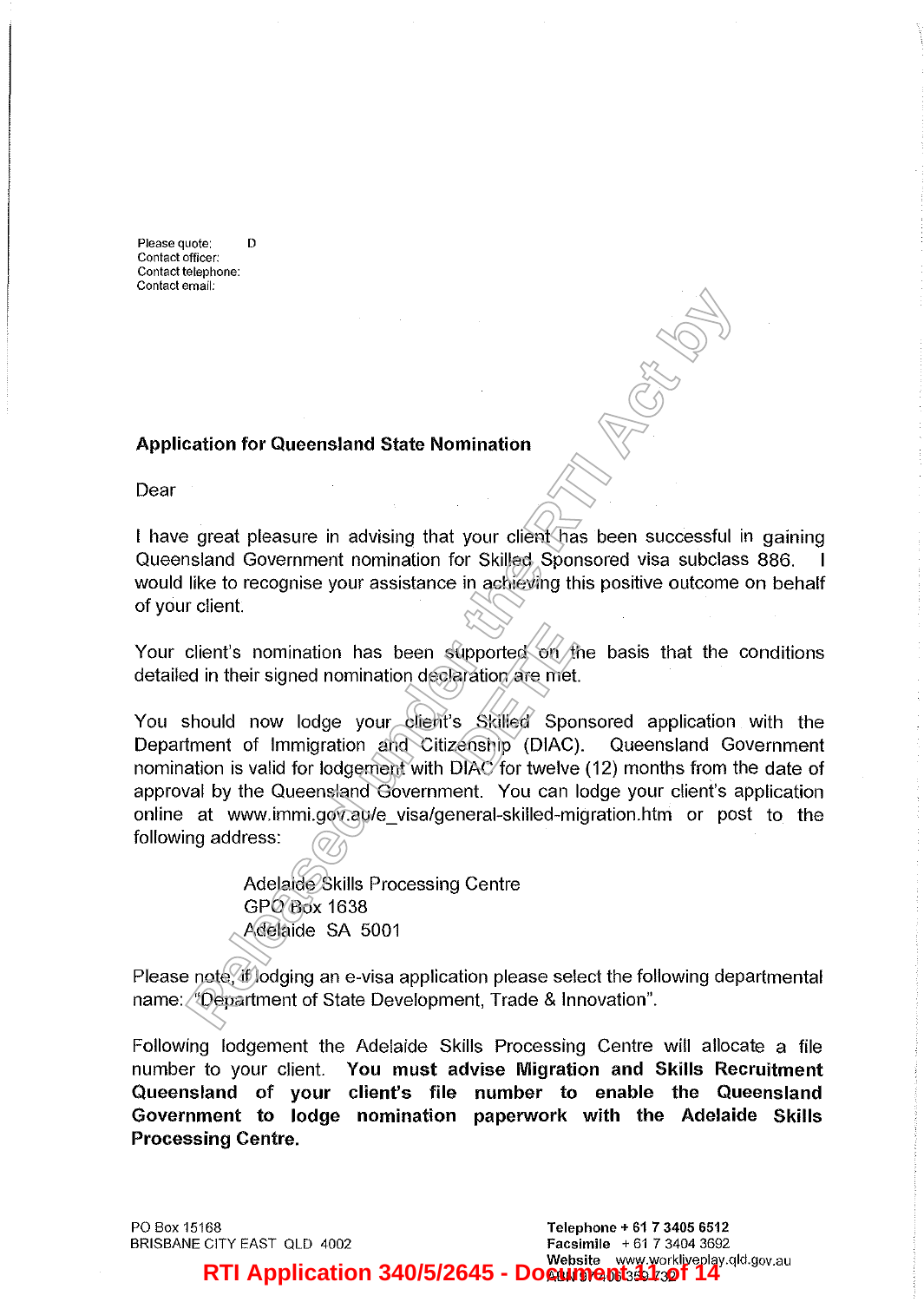It is also recommended that your client views the Australian Skills Recognition Information (ASRI) website at www.immi.gov.au/asri to find out if their occupation requires registration, licensing or professional membership to enable them to work in their occupation in Queensland.

Please note that your client is required to make contact with this office within 28 days of their arrival. They can do so by contacting the Business Services Coordinator on +61 7 3405 6512 or email migration@qld.gov.au.

This nomination will continue to be supported on the basis that your client works, lives and makes a home in Queensland and contributes their skills and experience to the social, cultural and economic development of this State. To find out more about Queensland, please visit www.workliveplay.qld.gov.au. tion (ASR) website at <u>www.immi.gov.au/as</u>gi to find out if their occupation, licensing or prefessional membership to enable frequencies registration, licensing or prefessional membership to enable frequencies occupation i

Notification of this outcome has also been sent directly to your client reflecting Queensland Government practice. **DETERNATION** 

Yours sincerely

**Jacob Reinders Manager, Migration Services Delivery Migration and Skills Recruitment Queensland** 

## **RTI Application 340/5/2645 - Document 12 of 14**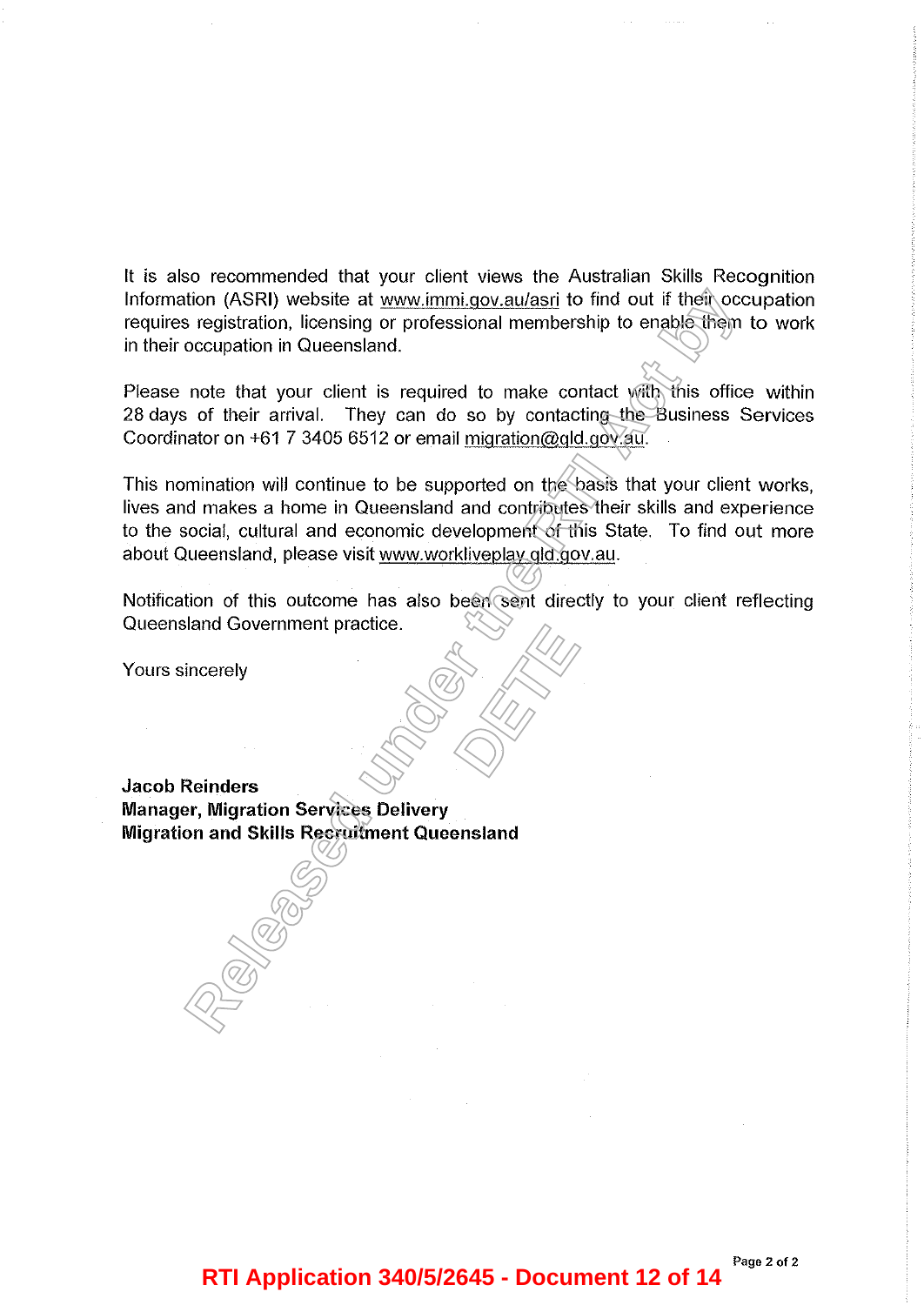Please quote: Contact officer: Contact telephone: +61 7<br>Contact email: @de @deedi.qld.gov.au

Dear Mr

#### Application for Queensland State Nomination for Skilled Sponsored (Migrant) visa (Subclass 176):

I have great pleasure in advising that your client has been successful in gaining Queensland Government nomination for Skilled Sponsored (Migrant) visa (Subclass 176).

#### Next steps

You should now lodge your client's Skilled Sponsored application with the Department of Immigration and Citizenship (DIAC). You must lodge a visa application with DIAC within three months or your client's nomination will automatically end. **Sportspred appli**<br> **COIAC**). You mush is nomination<br>
ine at www.immi.

You can lodge your client's application online at www.immi.gov.au or by post to:

Adelaide Skills Processing Centre GPO Box 1638 Adelaide SA 5001

Please note, if lodging an eVisa application, select the department name: "Department of State Development, Trade & Innovation".

Following lodgement with DIAC you will be allocated a transaction reference number (TRN) for your client. You must advise Skilled and Business Migration of your client's TRN within the three month period stated above for the Queensland Government to lodge your client's nomination paperwork. Mr<br> **Religion for Queensland State Nomination for Skilled Sponsored (Migran<br>
Subclass 176):**<br> **Release the advising that your client has been successful in gaining**<br> **Religion Government nomination for Skilled Sponsored (M** 

Your client should check the Australian Skills Recognition Information (ASRI) website www.immi.gov.au/asri to find out if their occupation requires registration, licensing or professional membership to enable them to work in Queensland.

#### Conditions of nomination

Your client must make contact with this office within 28 days of their arrival by phone on +61 7 3405 6512 or by email to migration@qld.gov.au. If your client fails to contact Skilled and Business Migration within 28 days of their arrival, their Queensland Government nomination will be revoked.

Skilled and Business Migration Unit PO Box 15168 Brisbane City East Old 4002

Telephone 07 3405 6512 Facsimile 07 3404 3692 Website www.workliveplay.qld.gov.au ABN 24 830 236 406

# **RTI Application 340/5/2645 - Document 13 of 14**